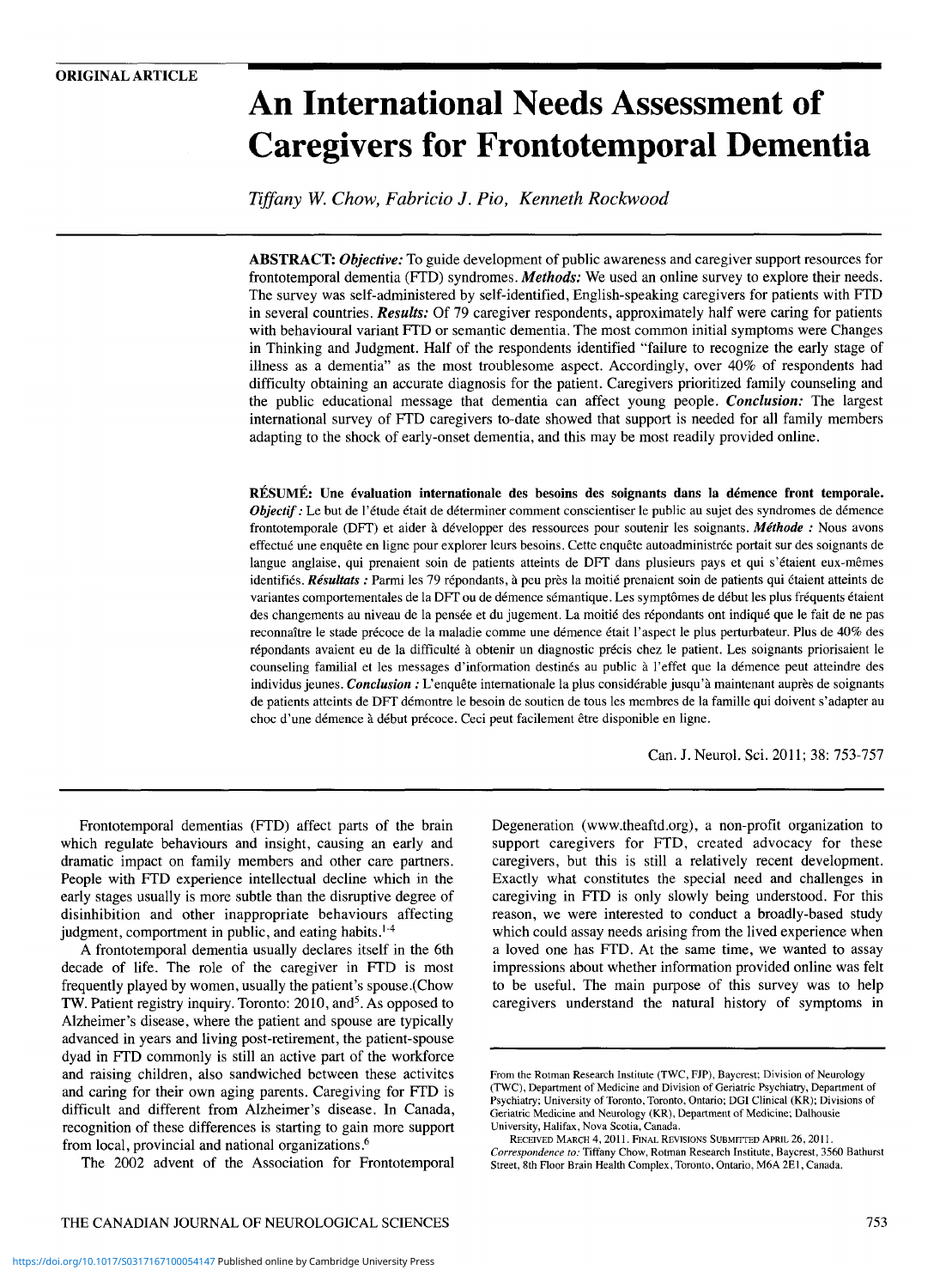dementia as they have experienced them, and as other caregivers have experienced them. For this reason, we undertook an online survey that invited care partners of people with FTD to: 1) compare their impressions of caregiving with others caring for FTD, and; 2) track patient symptoms. The website platform for the survey and tracking instrument was provided by Dementia Guide, Inc., at htt[p://www.dementiaguide.com.](http://www.dementiaguide.com) 

#### **METHODS**

This study was reviewed and approved by the Research Ethics Committees at Baycrest and at the Capital Health District Authority, Halifax. Criteria for inclusion of participants included self-identification as a caregiver to someone with FTD (behavioural variant, primary progressive aphasia, corticobasal syndrome, or progressive supranuclear palsy); English-speaking, as the survey appeared only in the English language; and ability to access the internet for self-administration of the survey.

Caregivers from the US and Canada had previously requested at clinic or at lecture presentations on FTD that they be placed on a mailing list to receive periodic FTD news from co-author Dr. Tiffany Chow. Caregivers on this list received an email invitation to volunteer their participation for a web-based, anonymous survey developed specifically for FTD caregivers, hosted at w[ww.dementiaguide.com. P](http://www.dementiaguide.com)articipants were encouraged to invite other FTD caregivers to participate, so that more than one caregiver might have responded from each household. Even so, a review of the postal code and zip codes provided by respondents showed no repeats, indicating a lower likelihood of more than one respondent per patient. It is worth noting that only 69% of respondents gave their postal codes, so that respondents from the same household may be hidden in the aggregate dataset.

Volunteer participants logging onto the Dementia Guide website were informed that creating individual logins with passwords amounted to consent to have their anonymized data aggregated for reporting. Creation of a login was required in order to make any entries onto the website.

The survey questions appear in the Appendix. Multiple choice responses were provided, based on the co-authors' (TWC and KR) clinical experience in counseling caregivers. Fill-in-the blank options were included in the survey to elicit any other responses. Dementia Guide did not charge these participants an access fee, and made the dataset available to each co-author independently.

While only the solicitation of postal code was designated on the website as an optional question, the survey software allowed caregivers to submit partially completed surveys.

### DATA ANALYSIS

Responses were tallied and descriptive statistics applied. All the analyses were carried out in-house in the laboratory of the lead author (TWC).

# **RESULTS**

# **Demographics**

Seventy-nine participants responded to the survey from September, 2009 to July, 2010. This may represent 65% of the caregivers originally invited to participate or some mixture with secondarily invited caregivers. Approximately  $41\%$  (N = 26)

were men and 59% (37) were women (16 respondents skipped the question). Of respondents reporting where they lived  $(N =$ 64), 31 (62%) of the participants were from Canada (21 from Ontario), 20 (31%) from the USA, and the others from the UK and Europe.

Caregivers who identified their ages ranged from 28-78 years; the median was age 58. The most common FTD diagnosis was the behavioural variant of frontotemporal dementia with 22 responses (28%), followed by semantic dementia with 21(27%). Other diagnoses are listed in Table 1. Only one caregiver gave no response to this question.

The rate of caregiver response to the remainder of the survey questions varied. Although 78 responded to the first question, only 62 respondents completed the entire survey. Thirty percent of respondents chose not to identify their postal code or US zip code.

Respondents most often (26%) recalled "Changes in Thinking and Judgment" as the first manifestation of illness (Table 2). Although 41 patients had diagnoses of progressive non-fluent aphasia, semantic dementia or logopenic progressive aphasia, only eight first symptoms reported were related to a change in language.

Table 3 lists the most troublesome aspects of caregiving selected by respondents. Write-in comments included:

- $\Box$  Poor insight: "the patient doesn't get that he has a dementia and tries to rationalize all the inappropriate behaviours as appropriate"; "the patient doesn't think there is a problem"; "the patient denied her disability, stating the confusion was due to menopause"
- $\Box$  Caregiver quality of life: "It's upsetting to watch that some days the patient is fine and others he acts like a child"; getting [other] family [members] to help care for the patient; [making] the transition from daughter to caretaker; loss of companionship/former partner or parent; loss of freedom in order to provide supervision; caregiver feeling "understimulated and resentful"; guilt over not moving back home to take care of the patient
- $\Box$  Family dispute about inheritance

# **Table 1: Diagnoses reported by caregivers**

| <b>Diagnosis</b>                               | <b>Patients</b><br>$N = 78$ |
|------------------------------------------------|-----------------------------|
| Behavioural variant frontotemporal<br>dementia | 22 (28.2%)                  |
| Semantic dementia                              | 21 (26.9%)                  |
| Progressive non-fluent aphasia                 | 14 (17.9%)                  |
| Don't have diagnosis yet                       | 14 (17.9%)                  |
| Corticobasal Syndrome                          | 13 (16.7%)                  |
| FTD-Amyotrophic Lateral Sclerosis              | 12 (15.4%)                  |
| Logopenic progressive aphasia                  | 6(7.7%)                     |
| Atypical type of Alzheimer's disease           | $4(5.1\%)$                  |
| Parkinson's disease                            | 3(3.85%)                    |
| Progressive Supranuclear Palsy                 | $2(2.6\%)$                  |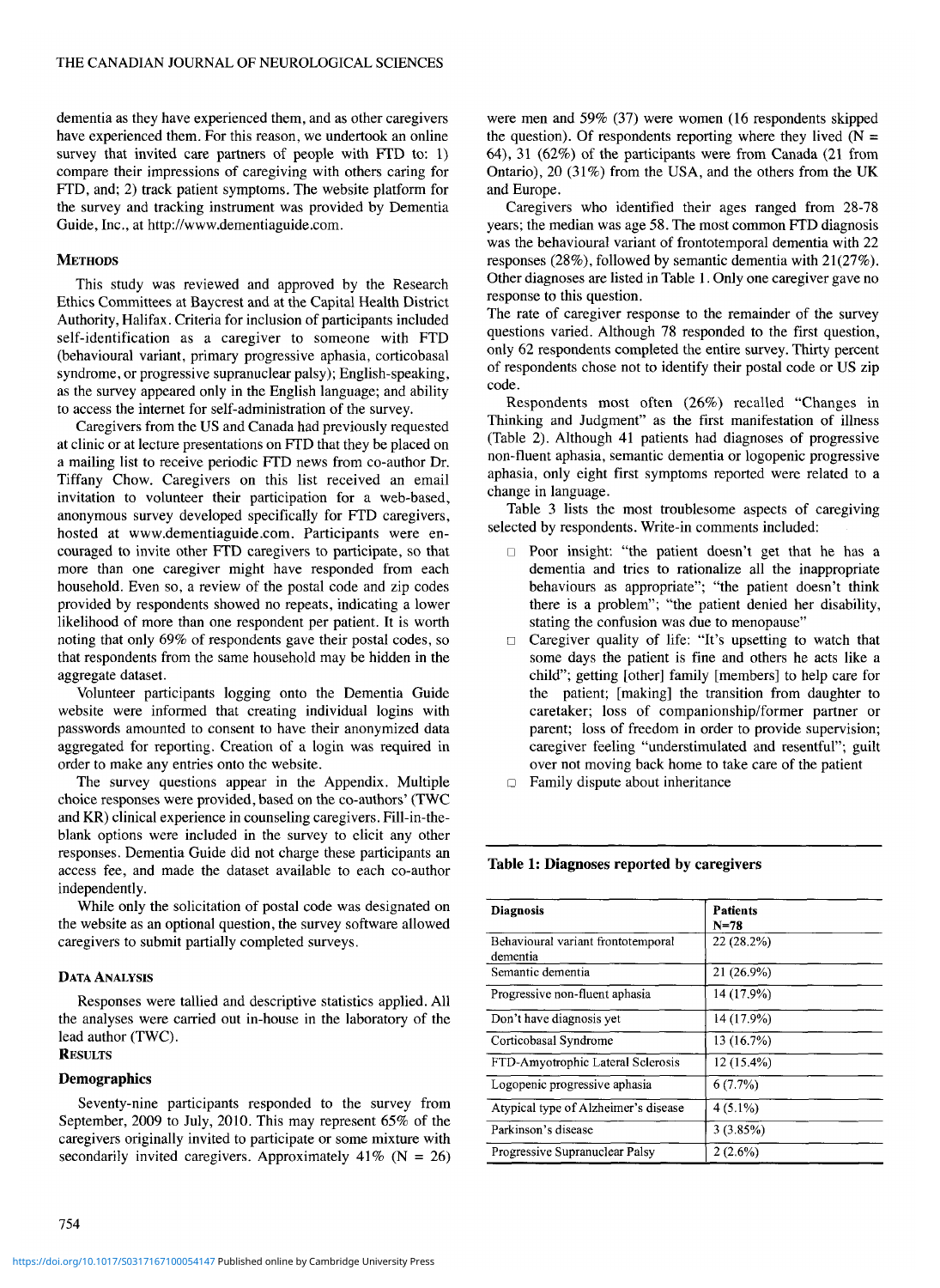### **Table 2: First symptoms of FTD recognized by caregivers**

| <b>Symptom Category</b>               | Sub-item                                            | Patients N=65         |
|---------------------------------------|-----------------------------------------------------|-----------------------|
| <b>Thinking and Judgment</b>          |                                                     | 17 (26.1%)            |
|                                       |                                                     |                       |
|                                       | Decision-making                                     | 9(14.5%)              |
|                                       | Attention/Concentration                             | 4(6.15%)              |
|                                       | Insensitivity                                       | 2(3%)                 |
|                                       | Judgment                                            | 2(3%)                 |
| Memory                                |                                                     | 15(23%)               |
|                                       | Recent events                                       | 7(10.7%)              |
|                                       | Names and faces                                     | $3(4.6\%)$            |
|                                       | Misplacing or losing objects                        | 3(4.6%)               |
|                                       | Past events                                         | 2(3%)                 |
| Behaviour                             |                                                     | $\overline{13}$ (20%) |
|                                       | Inappropriate language and behaviour                | $8(12.3\%)$           |
|                                       | Obsessive behaviour                                 | 2(3%)                 |
|                                       | Irritability/Frustration                            | 1(1.5%)               |
|                                       | Low mood                                            | $1(1.5\%)$            |
|                                       | Wandering                                           | 1(1.5%)               |
| Language                              |                                                     | 8 (12.3%)             |
|                                       | Word finding difficulty                             | 7(10.7%)              |
|                                       | Comprehension of speech difficulty                  | 1(1.5%)               |
|                                       | Generating speech/talking difficulty                | $0(0\%)$              |
|                                       | Reading difficulty                                  | $0(0\%)$              |
|                                       | Writing difficulty                                  | $0(0\%)$              |
| <b>Personality changes</b>            |                                                     | 6(9.2%)               |
|                                       | Lack of Interest/initiative                         | 5(7.6%)               |
|                                       | Restlessness                                        | 1(1.5%)               |
|                                       | Anxiety                                             | $0(0\%)$              |
|                                       | Low self steem                                      | $0(0\%)$              |
|                                       | Problems with self-awareness                        | $0(0\%)$              |
| <b>Everyday Activities</b>            |                                                     | 4(6%)                 |
|                                       | Financial management / Shopping for work or at home | 2(3%)                 |
|                                       | Driving                                             | $1(1.5\%)$            |
|                                       | Household chores                                    | 1(1.5%)               |
|                                       | Eating                                              | $0(0\%)$              |
|                                       | Operating gadgets/appliances                        | $0(0\%)$              |
|                                       | Personal care/hygiene                               | $0(0\%)$              |
|                                       | Sleep disturbances                                  | $0(0\%)$              |
| <b>Physical changes</b>               |                                                     | 1(1.5%)               |
|                                       | Mobility                                            | 1(1.5%)               |
|                                       | Incontinence                                        | $0(0\%)$              |
| Leisure activities<br>disabled by FTD |                                                     | 1(1.5%)               |
|                                       | Hobbies                                             | 1(1.5%)               |
|                                       | Interaction with friends and family                 | $0(0\%)$              |
|                                       | Interaction with strangers                          | $0(0\%)$              |
|                                       | Looking after grandchildren                         | 0(0%)                 |
|                                       | Spirituality and Religion                           | $0(0\%)$              |
|                                       | <b>Travel and Vacationing</b>                       | $0(0\%)$              |

such as an FTD support forum each accounted for 9% of the answers. The nurse at the doctor's office; social workers, the Alzheimer's Society/Association and the Association for frontotemporal dementia were each cited by 6% of the caregivers. The family doctor was cited as a useful resource by 5%, along with the "None of the above: I need help" response. Religion and spiritual practice helped 3% of the caregivers and getting help from the psychiatrist was chosen by only 2% of respondents. Additional helpful resources included: legal counselling when the patient denied impairment; homecare; coworkers and employer; and the neuropsychologist.

### **Table 3: The most troublesome aspects of caregiving in FTD, according to 78 respondents**

| Concern                                                                                | % of Respondents |
|----------------------------------------------------------------------------------------|------------------|
| Not knowing that it was a dementia or<br>some other kind of neurological<br>impairment | 52%              |
| Difficulty in acquiring a diagnosis                                                    | 43%              |
| Not knowing how to help the patient                                                    | 25%              |
| Not feeling adequate as a caregiver                                                    | 24%              |
| Patient persistence at driving unsafely or<br>illegally                                | 22%              |
| Separation anxiety resulting in the patient<br>constantly shadowing the caregiver      | 18%              |
| Ineligibility for a day program                                                        | 16%              |
| Financial difficulties                                                                 | 10%              |
| Legal proceedings related to former<br>employment                                      | 4%               |

To guide future public awareness campaigns, we surveyed the participants for things they wished they'd known earlier. The most common surprise to caregivers (27%) in the process of learning about FTD was that "Dementia can affect young people," e.g., "The age of onset of symptoms was 44." See Table 4 for other responses. Additional comments included:

- $\Box$  How complicated the simplest everyday activities have become for the patient
- $\Box$  How to cope and not cope at the same time
- $\Box$  The gravity of behavioural and personality changes
- $\Box$  How drastically life has changed for the family
- $\Box$  So few resources available for respite and financial help for young patients with dementia

Resources or interventions that had helped the caregivers the most were: the treating neurologist (18%); followed by information from the internet (14%); help from their own children (12%); day program staff and caregiver support groups **Table 4: The most unexpected aspects of caregiving in FTD, according to 64 respondents** 

| Concern                                                                | % of Respondents |
|------------------------------------------------------------------------|------------------|
| Dementia can affect young people                                       | 27%              |
| Discovered strength in dealing with the<br>problem                     | 20%              |
| Symptoms fluctuate                                                     | 17%              |
| Low availability of resources for young<br>patients with dementia      | 13%              |
| Learning that other people were also<br>struggling with same diagnosis | 11%              |
| Feeling weaker in caregiving skills than<br>they expected              | 5%               |
| Caregiver difficulty accepting help                                    | 5%               |
| Having to educate informal caregiver<br>friends on how to help         | 3%               |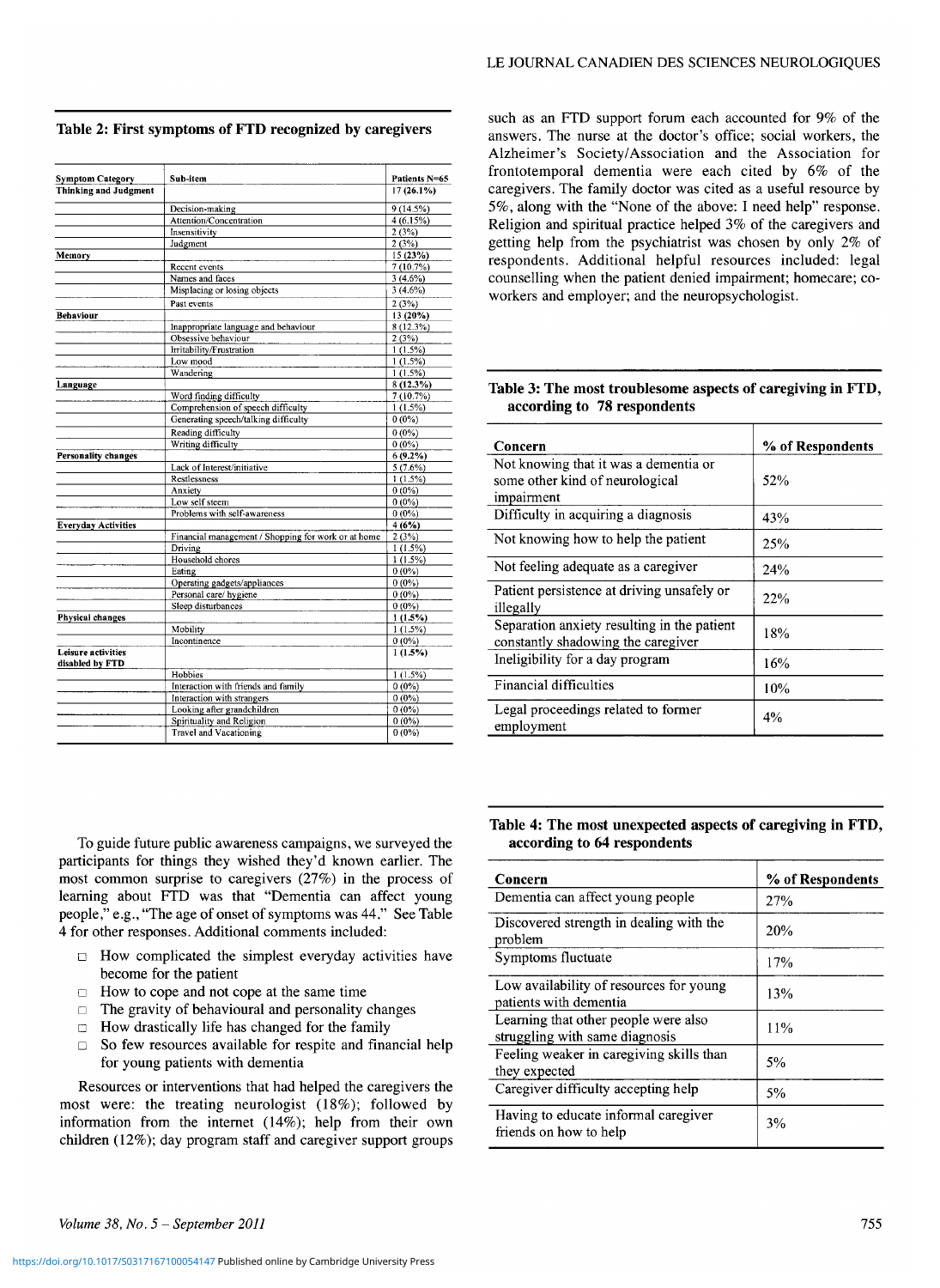#### **DISCUSSION**

Caring for patients with dementia represents a significant burden to caregivers' well-being and quality of life. In the current study we addressed the first symptoms recalled by caregivers, the most troublesome and surprising aspects of caregiving, and the resources or interventions that helped the most in learning about FTD.

The most common initial symptom was Changes in Thinking and Judgment, reported in about one quarter of patients. Although behavioural disinhibition and aphasic changes have also been reported as first symptoms,<sup>7</sup> Lindau et al reported loss of executive function as a first symptom occurring in 21% of FTD subjects, compatible with what we observed. $8$  An emerging literature on early diagnosis of FTD has highlighted the presence of memory complaints in early stages of this dementia.<sup>9,10</sup> Until more clinicians accept that memory loss should not exclude FTD from the differential diagnosis, this feature may create a barrier to full assessment for FTD and provision of the most appropriate caregiver support.

Limitations of this web-based survey include recruitment bias: the first level of invitation to participate was sent from TWC to caregivers who have identified themselves in her clinics or at lectures as being keen to receive information. This does not represent all caregivers and excludes those who do not have internet access. As such, the respondents do not necessarily reflect the relative prevalence of FTD subtypes in the general population. Our response rate from caregivers for logopenic progressive aphasia, for example, is quite high compared with the lower rate of diagnosis at TWC's clinic and likely resulted from one or more of caregivers known to the clinic directly recruiting others also working with this type of aphasia into the survey.

It appears that education about FTD may need to begin with awareness of the neuropsychiatric disturbances as symptoms of a dementia or brain disorder. A top-down approach to education would aim to improve the diagnostic process, which otherwise constitutes a major source of caregiver distress. An Australian study showed that the time between onset of dementia symptoms and diagnosis is often prolonged, leading to years of uncertainty for patients and their families who recognize behaviour as unusual, but who have difficulty distinguishing it from the many other reasons by which judgment can be impaired in people. Factors contributing to this delay included: the insidious onset of the disease; under-recognition or uncertainty about, a lack of knowledge about or a negative attitude to earlier diagnosis by health professionals.<sup>11</sup>

When we inquired about resources or interventions that helped caregivers the most, the neurologist was the most common source of information, followed closely by reading information on the internet, indicating that the internet should be the first medium for conveying information to caregivers (e.g, ww[w.theaftd.org, w](http://www.theaftd.org)w[w.dementiaguide.com, an](http://www.dementiaguide.com)d lifeandminds .ca). Rosness et al's study on support to family caregivers showed that FTD caregivers are significantly less satisfied with the provision of information about the disease when compared with caregivers of early onset Alzheimer's disease and are in need of more and other forms of support.<sup>12</sup> In this regard, use of an online survey may have biased respondents about the

usefulness of the internet as a source of information. Even so, the growing ubiquity of online information about health problems, and the somewhat younger age of people with FTD, suggests that this is likely to be a useful tool for many people.

This study's strength is that it is the largest international survey of FTD caregivers to-date. The results, however, while in keeping with our clinical experience with caregivers, are not generalizable due to considerable recruitment bias inherent to our methodology. It is difficult to know, without obtaining the missing responses through another means, the impact of lack of completion of the survey on the general results. The lowest rate of response (69%) was to the location of the respondent; otherwise the nearly 80% response rate to the content items for the survey likely represents the sample.

In summary, caregivers from several countries who were invited to participant in an online interview identified changes in thinking and judgment as significant first symptoms of FTD, and identified several educational needs about how FTD is described and understood. The specific symptom descriptors which they selected suggested a more broadly construed dysexecutive function as an early presentation, as opposed to obsessivecompulsive or sexually disinhibited behaviours. Lack of awareness about early-onset dementias, even on the part of healthcare professionals and how to access resources contributed to caregiver burden. A related and burdensome aspect of caregiving was difficulty in getting a diagnosis. For people who are web users, the internet may be a medium well suited to educational efforts in FTD.

#### **ACKNOWLEDGMENTS**

The authors thank our caregiver participants; Amanda Simpson, Kathryn Garden, and Cathy McNutt of DGI Clinical for help with data aggregation and reporting; an endowment to the Sam and Ida Ross Memory Clinic (TWC); and Mr. James Shin for assistance with formatting.

#### **DECLARATION**

Dr. Rockwood receives personal compensation for his role as President and Chief Scientific Officer of DGI Clinical Inc.

#### **REFERENCES**

- 1. Chow TW, Boone K, Mishkin F, Miller BL. Behavioral changes in frontotemporal dementias. Rotman Institute Frontal Lobes Meeting; 2000; Toronto, Canada,: Brain and Cognition; 2000.
- 2. Snowden JS, Neary D. Neuropsychiatric aspects of frontotemporal dementias. Curr Psychiatry Rep. 1999;1:93-8. 3. Mendez MF, Chow T, Ringman J, Twitchell G, Hinkin CH.
- Pedophilia and temporal lobe disturbances. J Neuropsychiatry Clin Neurosci. 2000;12:71-6.
- 4. Mendez MF, Perryman KM, Miller BL, Swartz JR, Cummings JL.<br>
Compulsive behaviors as presenting symptoms of fronto-<br>
temporal dementia. J Geriatr Psychiatry Neurol. 1997;10(4):<br>
154-7.
- 5. Mioshi E, Bristow M, Cook R, Hodges JR. Factors underlying caregiver stress in frontotemporal dementia and Alzheimer's disease. Dement Geriatr Cogn Disord. 2009;27(1):76-81.
- 6. Grinberg A, Lagunoff J, Phillips D, Stern B, Goodman M, Chow TW. Multidisciplinary design and implementation of a day program specialized for the frontotemporal dementias. Am J Alzheimers Dis Other Demen. 2008;22:499-506.